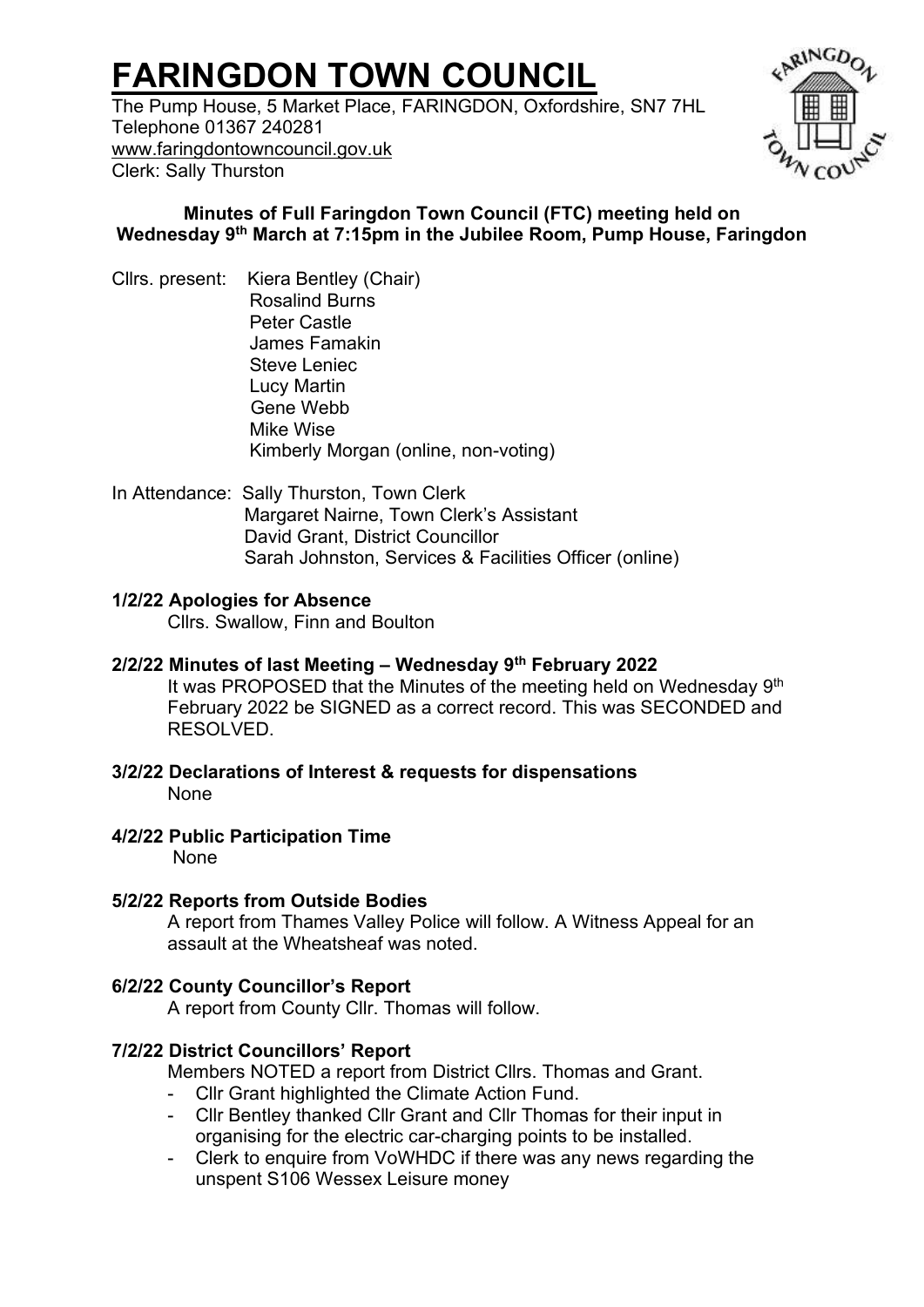#### **8/2/22 Chair's Activity Report**

No report available. Cllr Bentley reported that she would be changing the format of the Chair's reports and that there was an article about her in this month's Faringdon Advertiser.

#### **9/2/22 Reports from Committees and Working Parties**

Members NOTED minutes and reports from the following committee meetings, including decisions taken under delegated authority:

- a) Climate Change Working Party: 15<sup>th</sup> February 2022
- b) Planning & Highways Committee: 23rd February 2022
- c) Jubilee Working Party: 23rd February 2022
- d) CIL Working Party: 1<sup>st</sup> March 2022
- e) Parking Working Party: 4<sup>th</sup> March 2022: Members received recommendations.
	- *a.* It was PROPOSED discussing on-street residents' parking permits at the next Town Meeting. This was SECONDED and RESOLVED
	- *b. It was PROPOSED that the su*ggested changes to on-street parking should be *forwarded to County Council. This was SECONDED and RESOLVED.*

#### **10/2/22 Co Wheel Shared Cars**

Members considered a recommendation from the CIL Working Party that this project should be progressed to the next stage. It was PROPOSED, SECONDED and RESOLVED that the Clerk should work up a costed proposal including a consultation.

#### **11/2/22 Overall Plan for Faringdon**

Following a meeting held on 28<sup>th</sup> February 2022 Members PROPOSED, SECONDED and RESOLVED the following:

- To develop an overall plan in tandem with a Neighbourhood Plan review
- To undertake a land audit to map any land in the town that could be earmarked for community use
- A list to be created of groups that need space

#### **12/2/22****Clerk's Report & Schedule of Payments**

- a) Members NOTED the Clerk's activity report
- b) Members received and NOTED the schedule of payments up to and including March 9th PROPOSED by Cllr Bentley, SECONDED by Cllr Famakin and RESOLVED.

#### **13/2/22****Community Infrastructure Levy (CIL)**

Cllr Castle PROPOSED, Cllr Burns SECONDED and it was RESOLVED that CIL monies that have been paid between 1<sup>st</sup> October 2021 and 31<sup>st</sup> March 2022 should be transferred directly to FTC.

#### **14/2/22****County Councillor Priority Fund**

Members APPROVED making the following applications:

- a) Elms Tennis Court
- b) Speed Indicator Device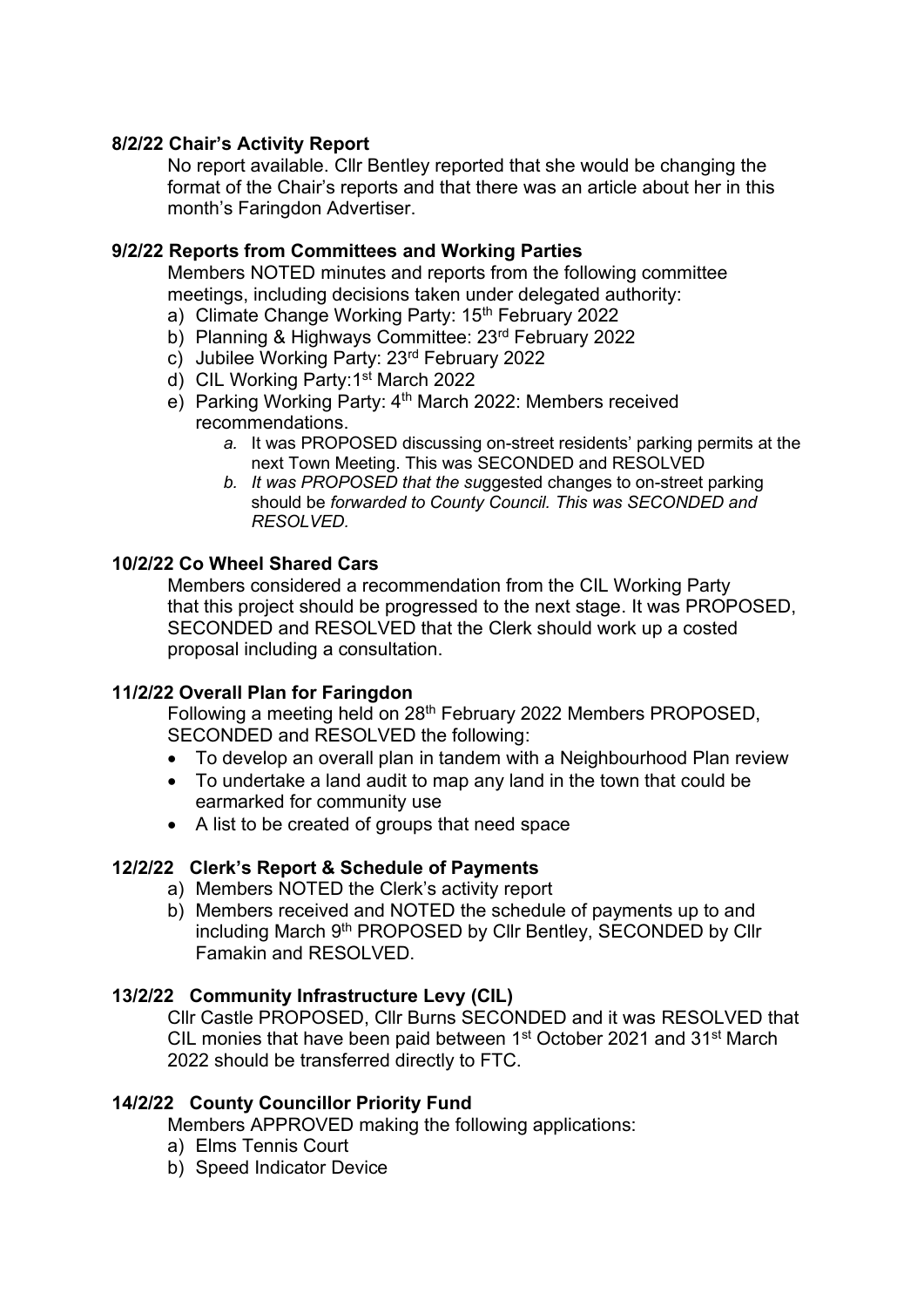#### **15/2/22 Assets of Community Value**

Members considered possible further registrations of important sites in Faringdon. Humpty Hill which is designated as a 'Town Green' may be under threat of development from a legal loophole. It was PROPOPSED that the space should be registered as an asset of community value. This was SECONDED and RESOLVED. The Clerk advised that registering the site was a significant piece of work and evidence needed to be gathered. It was AGREED to wait until a reported meeting about the site had taken place, to have a better understanding of proposals. Files from the Neighbourhood Plan appendix and when the field became a Town Green should be investigated for suitable evidence.

#### **16/2/22 Area Forum**

Members discussed and then PROPOSED, SECONDED and RESOLVED setting up a forum of surrounding parishes to share ideas and work together – to meet twice a year.

#### **17/2/22 Gateway to Faringdon markers**

Clerk contacted Builders Ede who will give £1,200 towards these: two at end of Coxwell Road and one at top of London Street. PROPOSED, SECONDED and RESOLVED to delegate to Facilities Committee to decide on design and quote.

#### **18/2/22 Churchyard Trees**

The Earth and Faith Group would like permission to plant two trees in the churchyard. They have been asked to send FTC a proposal to ensure the trees are suitable for their position. Members PROPOSED, SECONDED and RESOLVED, subsequent to receipt of the proposal and trees being deemed suitable, to delegate decision to go ahead with the planting to the Town Clerk.

#### **19/2/22 Items for Information Only**

- Grant application made to police fund for speed indicator
- Ukraine Crisis: Members had a lengthy discussion about the FTC's response to the tragedy and dangers of the new war in Ukraine and also acknowledging the need for humanitarian compassion for other crises in other parts of the world. FTC Website post will go up following this discussion stating that Faringdon stands with the people of Ukraine and directing to the VoWHDC to obtain details of how to make donations. The Ukraine flag is flying above the building.
- Fernham Road footpath: Clerk reported that the landowners who own a "ransom strip" are happy to give permission for a new footpath but would expect their legal fees of c. £1600 to be paid. To be discussed in full at Planning & Highways Committee.

#### **20/2/22 Correspondence**

Members NOTED a list of correspondence circulated by email from 7<sup>th</sup> February 2022 up to and including 8<sup>th</sup> March 2022.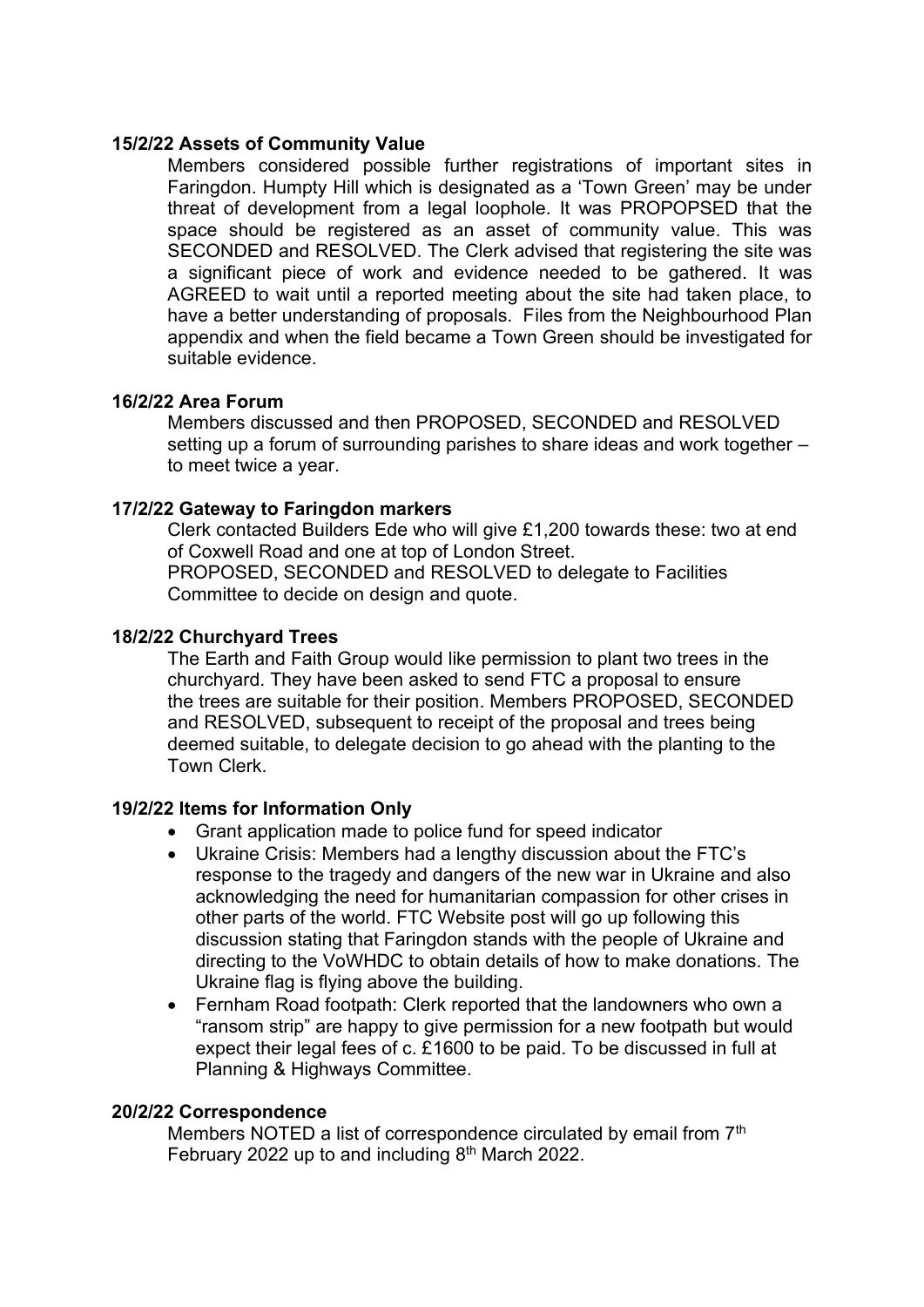## **21/2/22 Action list**

Members NOTED the update.

## **22/2/22 Agenda Items for the next meeting** None

## **Meeting closed at:** 8.47 pm

Appendix a.

| Appendix a. CLERK'S REPORT           |                                    |   |           |
|--------------------------------------|------------------------------------|---|-----------|
| <b>Salaries</b>                      | Salaries                           | £ | 13,336.82 |
| <b>HMRC</b>                          | Tax and NI                         | £ | 2,802.52  |
| <b>OCC Pension CONTS</b>             | <b>Pension Contributions</b>       | £ | 4,269.39  |
| Bacs payments made due to<br>urgency |                                    |   |           |
| <b>Energy Utilities</b>              | Meter removal                      | £ | 314.88    |
| Faringdon Rugby Club                 | <b>CIL Funding</b>                 | £ | 50,000.00 |
| Delores                              | Tea Dance singer                   | £ | 285.00    |
| S Lambie                             | Food bank costs from their reserve | £ | 92.32     |
| S Lambie                             | Food bank costs from their reserve | £ | 134.49    |
| <b>MYK Retail</b>                    | Food bank costs from their reserve | £ | 180.00    |
| J Summerfield                        | Food bank costs from their reserve | £ | 67.06     |
| Churches together                    | Food bank costs from their reserve | £ | 5,000.00  |
| <b>Bacs payments to pay</b>          |                                    |   |           |
| Filmbank                             | Licence                            | £ | 99.60     |
| <b>Auditing Solutions</b>            | <b>Interim Audit</b>               | £ | 552.00    |
| Chagos Ltd                           | <b>Training Parish online</b>      | £ | 15.00     |
| <b>CFGC</b>                          | Agency                             | £ | 2,832.86  |
| Leaseplan                            | Van Lease                          | £ | 152.53    |
| OALC                                 | Membership                         | £ | 1,680.65  |
| <b>B&amp;W Lifts</b>                 | Service                            | £ | 252.00    |
| <b>Seldram Supplies</b>              | Cleaning                           | £ | 49.10     |
| Spurgeons                            | Family Services (Nov, Dec & Feb)   | £ | 11,789.82 |
| <b>SLCC</b>                          | <b>Community Gov presentation</b>  | £ | 27.00     |
| <b>National Trust</b>                | <b>Allotment Rent</b>              | £ | 147.50    |
| <b>Brunel Mapping</b>                | <b>Wilderness Survey</b>           | £ | 900.00    |
| <b>AIS</b>                           | <b>Copier Costs</b>                | £ | 34.84     |
| Teresa Mackenzie                     | Agency                             | £ | 25.65     |
| A Cane                               | Agency                             | £ | 18.00     |
| The Place                            | Agency                             | £ | 16.83     |
| C Purdy                              | Agency                             | £ | 123.75    |